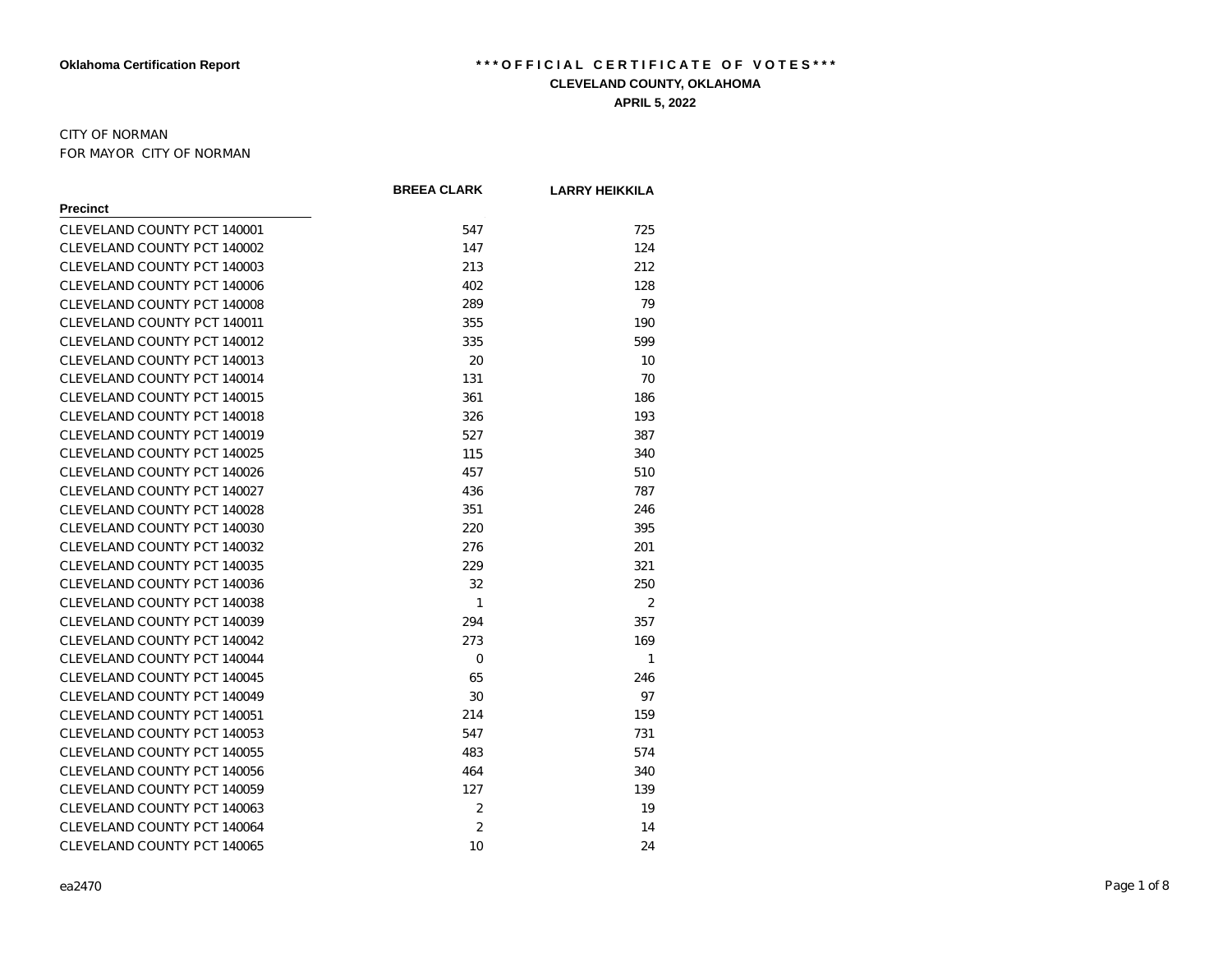#### CITY OF NORMAN FOR MAYOR CITY OF NORMAN

|                             | <b>BREEA CLARK</b> | <b>LARRY HEIKKILA</b> |
|-----------------------------|--------------------|-----------------------|
| <b>Precinct</b>             |                    |                       |
| CLEVELAND COUNTY PCT 140067 | 203                | 260                   |
| CLEVELAND COUNTY PCT 140068 | 326                | 423                   |
| CLEVELAND COUNTY PCT 140071 | 155                | 205                   |
| CLEVELAND COUNTY PCT 140073 | 648                | 1,077                 |
| CLEVELAND COUNTY PCT 140074 | 230                | 350                   |
| CLEVELAND COUNTY PCT 140076 | 198                | 260                   |
| CLEVELAND COUNTY PCT 140077 | 67                 | 63                    |
| CLEVELAND COUNTY PCT 140078 | 4                  | 16                    |
| CLEVELAND COUNTY PCT 140081 | 398                | 458                   |
| CLEVELAND COUNTY PCT 140082 | 491                | 641                   |
| CLEVELAND COUNTY PCT 140083 | 89                 | 170                   |
| CLEVELAND COUNTY PCT 140089 | 16                 | 8                     |
| CLEVELAND COUNTY PCT 140091 | 33                 | 63                    |
| CLEVELAND COUNTY PCT 140092 | 3                  | $\Omega$              |
| CLEVELAND COUNTY PCT 140093 | 148                | 104                   |
| CLEVELAND COUNTY PCT 140094 | 72                 | 108                   |
| Total:                      | 11,362             | 13,031                |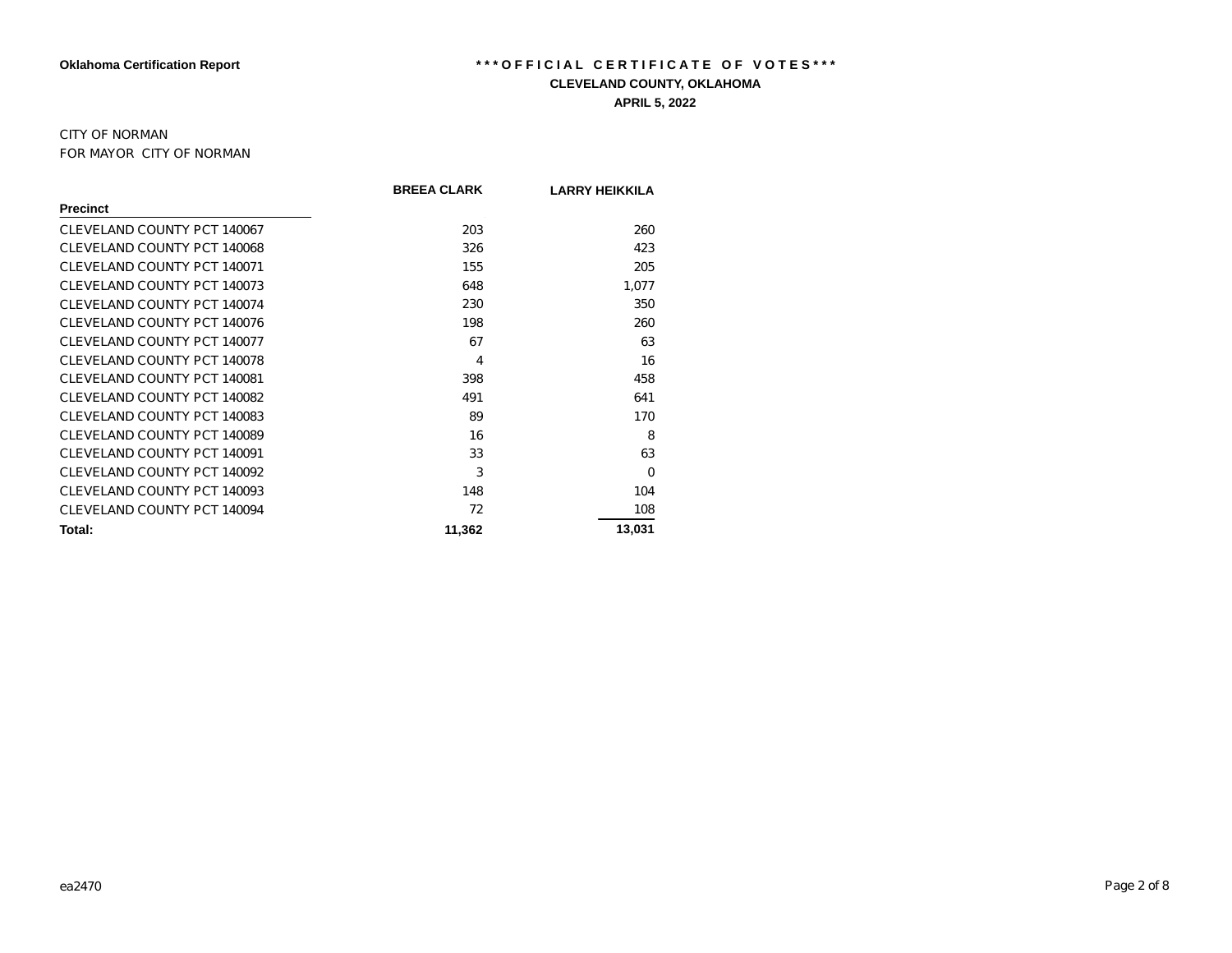#### CITY OF NORMAN

FOR COUNCILMEMBER WARD 4 CITY OF NORMAN

|                             | <b>HELEN GRANT</b> | <b>GALE HOBSON</b> |
|-----------------------------|--------------------|--------------------|
| <b>Precinct</b>             |                    |                    |
| CLEVELAND COUNTY PCT 140002 | 134                | 128                |
| CLEVELAND COUNTY PCT 140006 | 294                | 208                |
| CLEVELAND COUNTY PCT 140008 | 217                | 133                |
| CLEVELAND COUNTY PCT 140013 | 0                  | 0                  |
| CLEVELAND COUNTY PCT 140014 | 9                  | 12                 |
| CLEVELAND COUNTY PCT 140015 | 283                | 249                |
| CLEVELAND COUNTY PCT 140018 | 238                | 181                |
| CLEVELAND COUNTY PCT 140042 | 191                | 232                |
| Total:                      | 1.366              | 1,143              |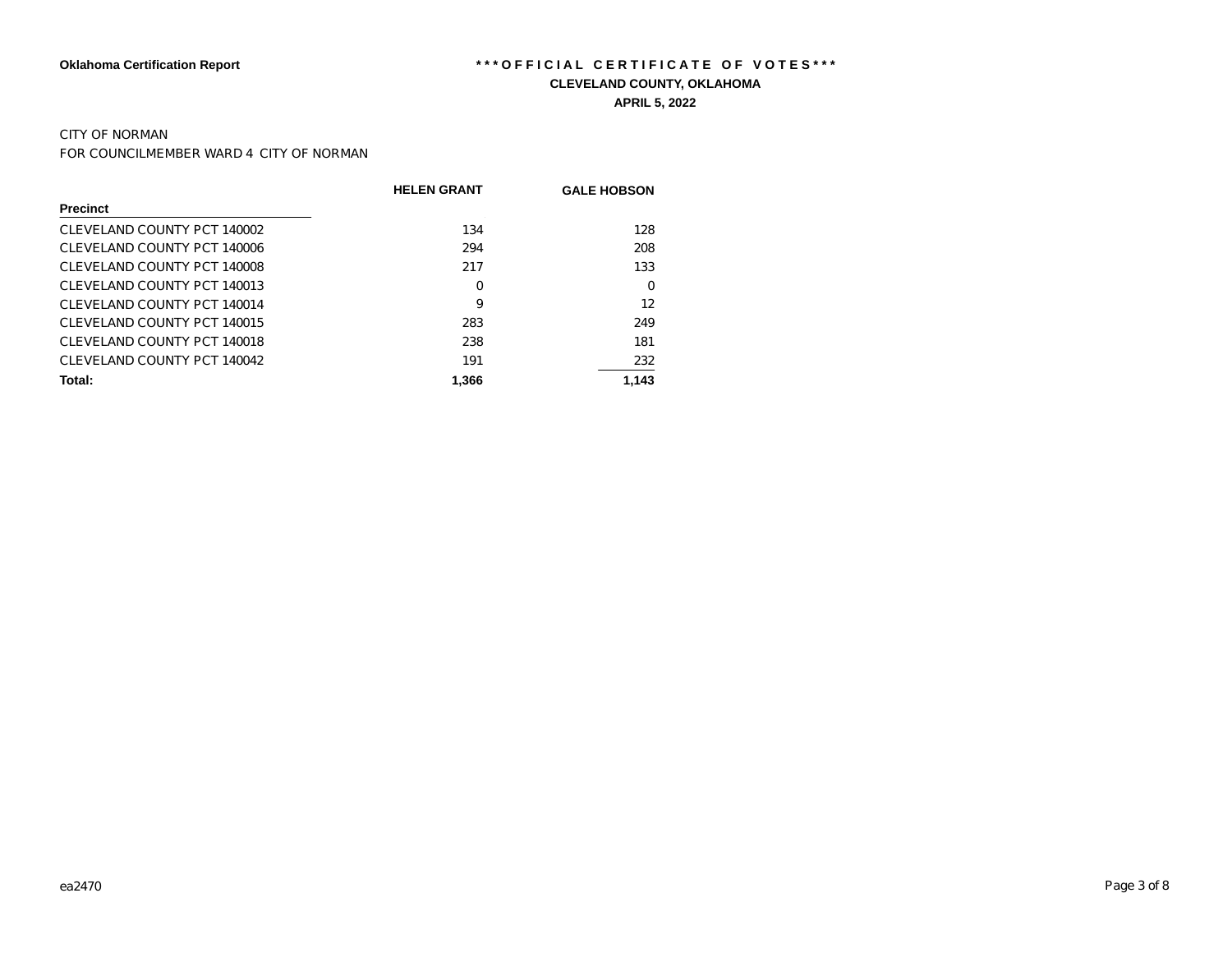#### CITY OF NORMAN PROPOSITION CITY OF NORMAN

|                             | FOR THE PROPOSITION - | <b>AGAINST THE</b>      |
|-----------------------------|-----------------------|-------------------------|
| <b>Precinct</b>             | <b>YES</b>            | <b>PROPOSITION - NO</b> |
| CLEVELAND COUNTY PCT 140001 | 591                   | 674                     |
| CLEVELAND COUNTY PCT 140002 | 109                   | 162                     |
| CLEVELAND COUNTY PCT 140003 | 203                   | 217                     |
| CLEVELAND COUNTY PCT 140006 | 325                   | 205                     |
| CLEVELAND COUNTY PCT 140008 | 238                   | 128                     |
| CLEVELAND COUNTY PCT 140011 | 287                   | 257                     |
| CLEVELAND COUNTY PCT 140012 | 343                   | 577                     |
| CLEVELAND COUNTY PCT 140013 | 14                    | 16                      |
| CLEVELAND COUNTY PCT 140014 | 100                   | 95                      |
| CLEVELAND COUNTY PCT 140015 | 300                   | 246                     |
| CLEVELAND COUNTY PCT 140018 | 228                   | 285                     |
| CLEVELAND COUNTY PCT 140019 | 426                   | 485                     |
| CLEVELAND COUNTY PCT 140025 | 141                   | 308                     |
| CLEVELAND COUNTY PCT 140026 | 423                   | 544                     |
| CLEVELAND COUNTY PCT 140027 | 574                   | 644                     |
| CLEVELAND COUNTY PCT 140028 | 250                   | 343                     |
| CLEVELAND COUNTY PCT 140030 | 272                   | 332                     |
| CLEVELAND COUNTY PCT 140032 | 168                   | 307                     |
| CLEVELAND COUNTY PCT 140035 | 265                   | 283                     |
| CLEVELAND COUNTY PCT 140036 | 52                    | 158                     |
| CLEVELAND COUNTY PCT 140038 | 1                     | $\overline{2}$          |
| CLEVELAND COUNTY PCT 140039 | 259                   | 392                     |
| CLEVELAND COUNTY PCT 140042 | 280                   | 161                     |
| CLEVELAND COUNTY PCT 140044 | $\Omega$              | 1                       |
| CLEVELAND COUNTY PCT 140045 | 115                   | 193                     |
| CLEVELAND COUNTY PCT 140049 | 33                    | 91                      |
| CLEVELAND COUNTY PCT 140051 | 203                   | 166                     |
| CLEVELAND COUNTY PCT 140053 | 504                   | 769                     |
| CLEVELAND COUNTY PCT 140055 | 496                   | 559                     |
| CLEVELAND COUNTY PCT 140056 | 407                   | 390                     |
| CLEVELAND COUNTY PCT 140059 | 124                   | 142                     |
| CLEVELAND COUNTY PCT 140063 | 7                     | 14                      |
| CLEVELAND COUNTY PCT 140064 | 2                     | 14                      |
| CLEVELAND COUNTY PCT 140065 | 14                    | 20                      |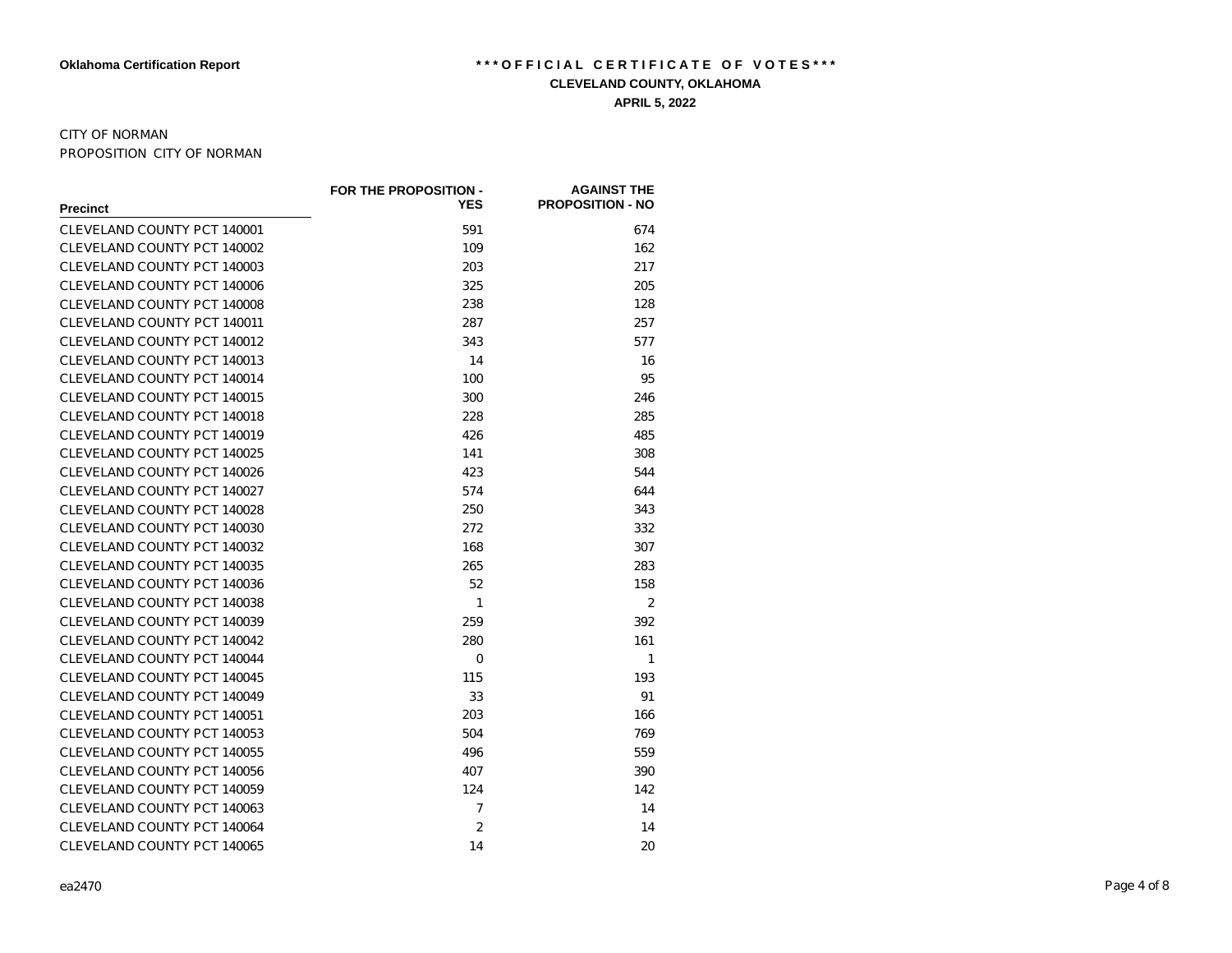#### CITY OF NORMAN PROPOSITION CITY OF NORMAN

|                             | FOR THE PROPOSITION - | <b>AGAINST THE</b>      |
|-----------------------------|-----------------------|-------------------------|
| <b>Precinct</b>             | <b>YES</b>            | <b>PROPOSITION - NO</b> |
| CLEVELAND COUNTY PCT 140067 | 202                   | 259                     |
| CLEVELAND COUNTY PCT 140068 | 299                   | 444                     |
| CLEVELAND COUNTY PCT 140071 | 187                   | 170                     |
| CLEVELAND COUNTY PCT 140073 | 756                   | 959                     |
| CLEVELAND COUNTY PCT 140074 | 255                   | 320                     |
| CLEVELAND COUNTY PCT 140076 | 187                   | 269                     |
| CLEVELAND COUNTY PCT 140077 | 50                    | 80                      |
| CLEVELAND COUNTY PCT 140078 | 6                     | 14                      |
| CLEVELAND COUNTY PCT 140081 | 365                   | 490                     |
| CLEVELAND COUNTY PCT 140082 | 504                   | 625                     |
| CLEVELAND COUNTY PCT 140083 | 114                   | 137                     |
| CLEVELAND COUNTY PCT 140089 | 11                    | 13                      |
| CLEVELAND COUNTY PCT 140091 | 45                    | 49                      |
| CLEVELAND COUNTY PCT 140092 | $\Omega$              | 3                       |
| CLEVELAND COUNTY PCT 140093 | 158                   | 93                      |
| CLEVELAND COUNTY PCT 140094 | 80                    | 96                      |
| Total:                      | 10,973                | 13,201                  |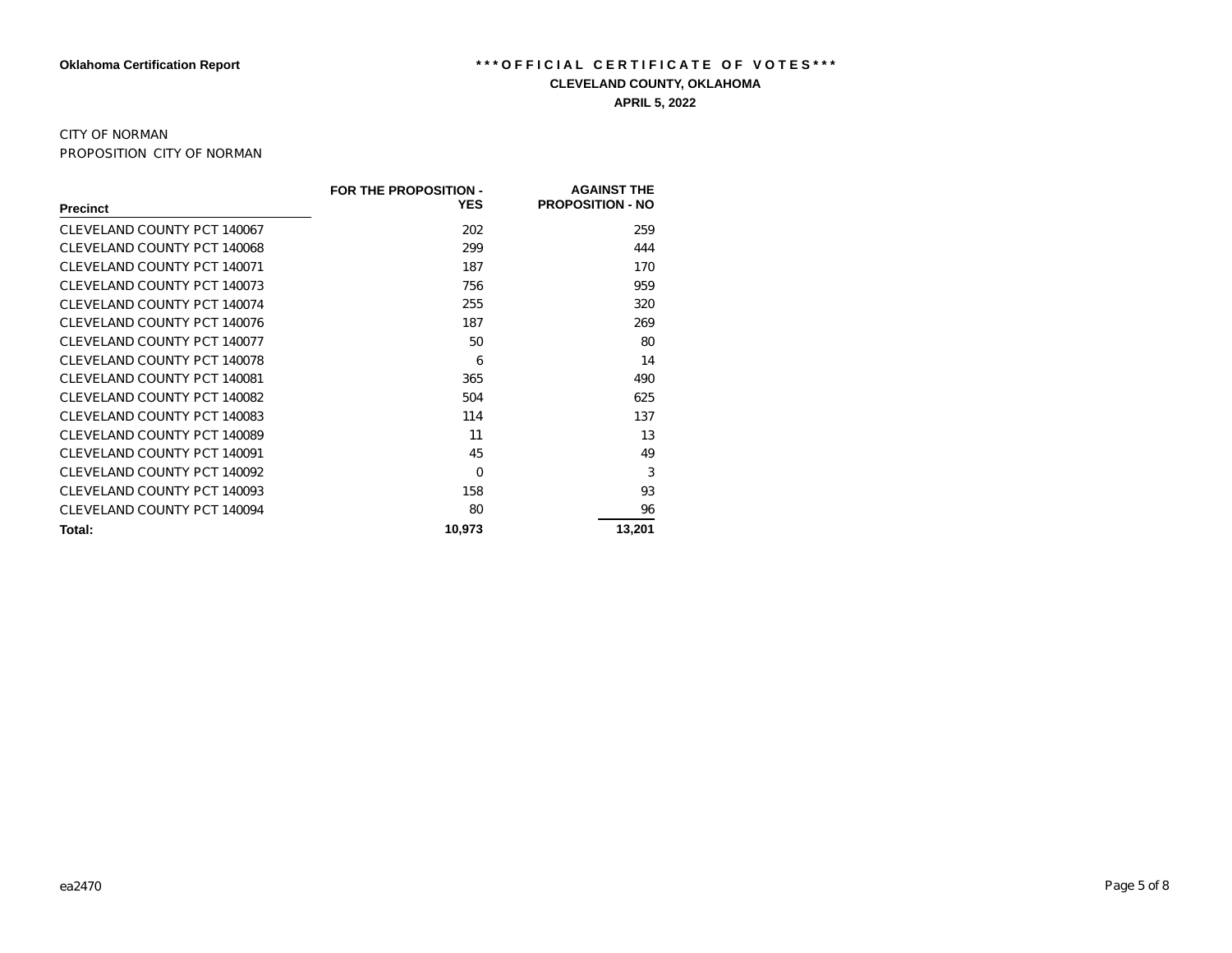#### **APRIL 5, 2022**

MCLOUD PUBLIC SCHOOLS INDEPENDENT SCHOOL DISTRICT NO. 001 FOR OFFICE NO. 2 MCLOUD PUBLIC SCHOOLS

|                             | <b>SHELTON MAPIRA</b> | <b>LAUREEN M. MAXWELL</b> |
|-----------------------------|-----------------------|---------------------------|
| Precinct                    |                       |                           |
| CLEVELAND COUNTY PCT 140064 | 20                    | 25                        |
| Total:                      | 20                    | 25                        |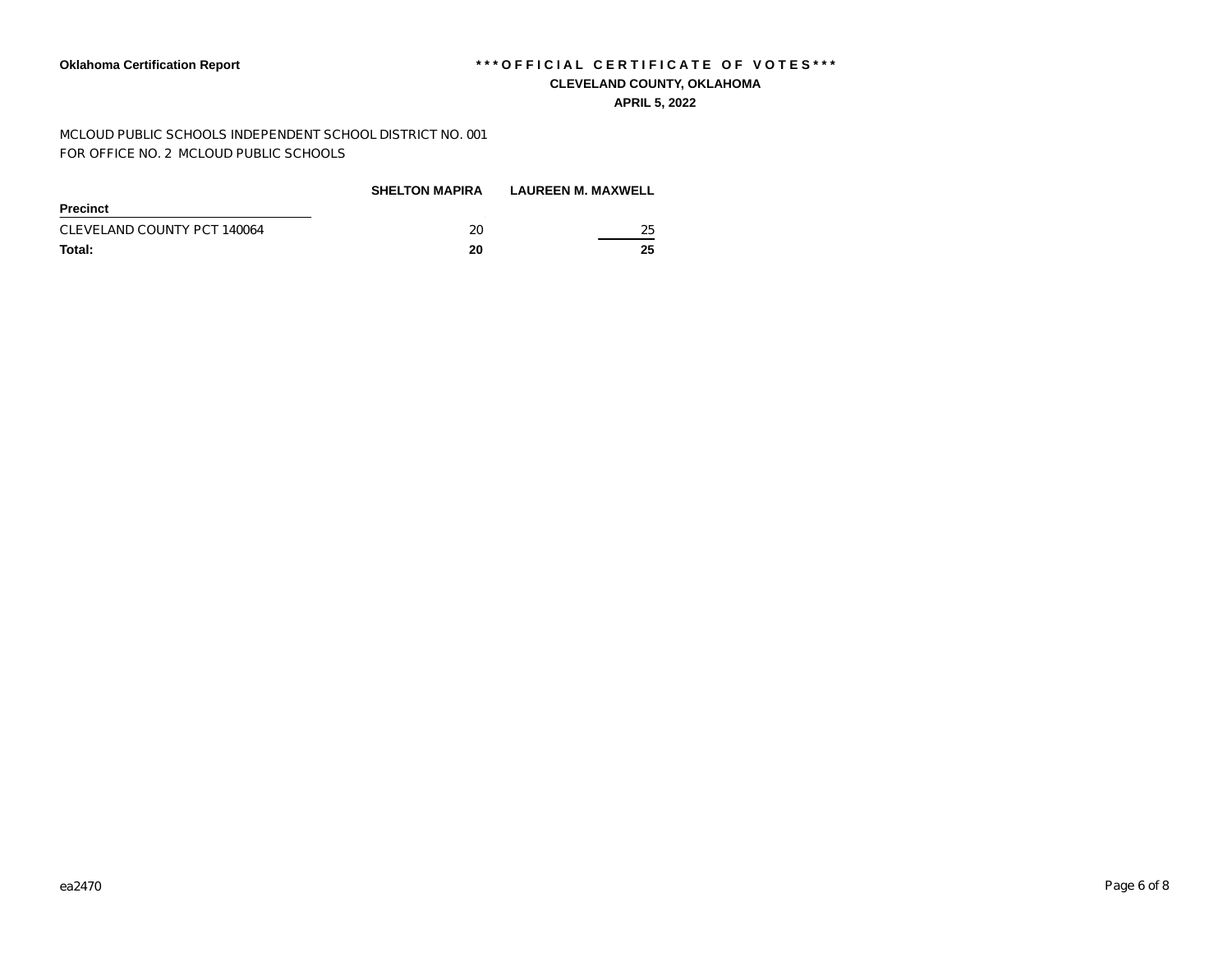MUSTANG PUBLIC SCHOOLS INDEPENDENT SCHOOL DISTRICT NO. 069 FOR OFFICE NO. 2 MUSTANG PUBLIC SCHOOLS

|                             | <b>ROBERT RADER</b> | <b>AUDRA TUCKER</b> |
|-----------------------------|---------------------|---------------------|
| Precinct                    |                     |                     |
| CLEVELAND COUNTY PCT 140007 |                     |                     |
| Total:                      |                     |                     |